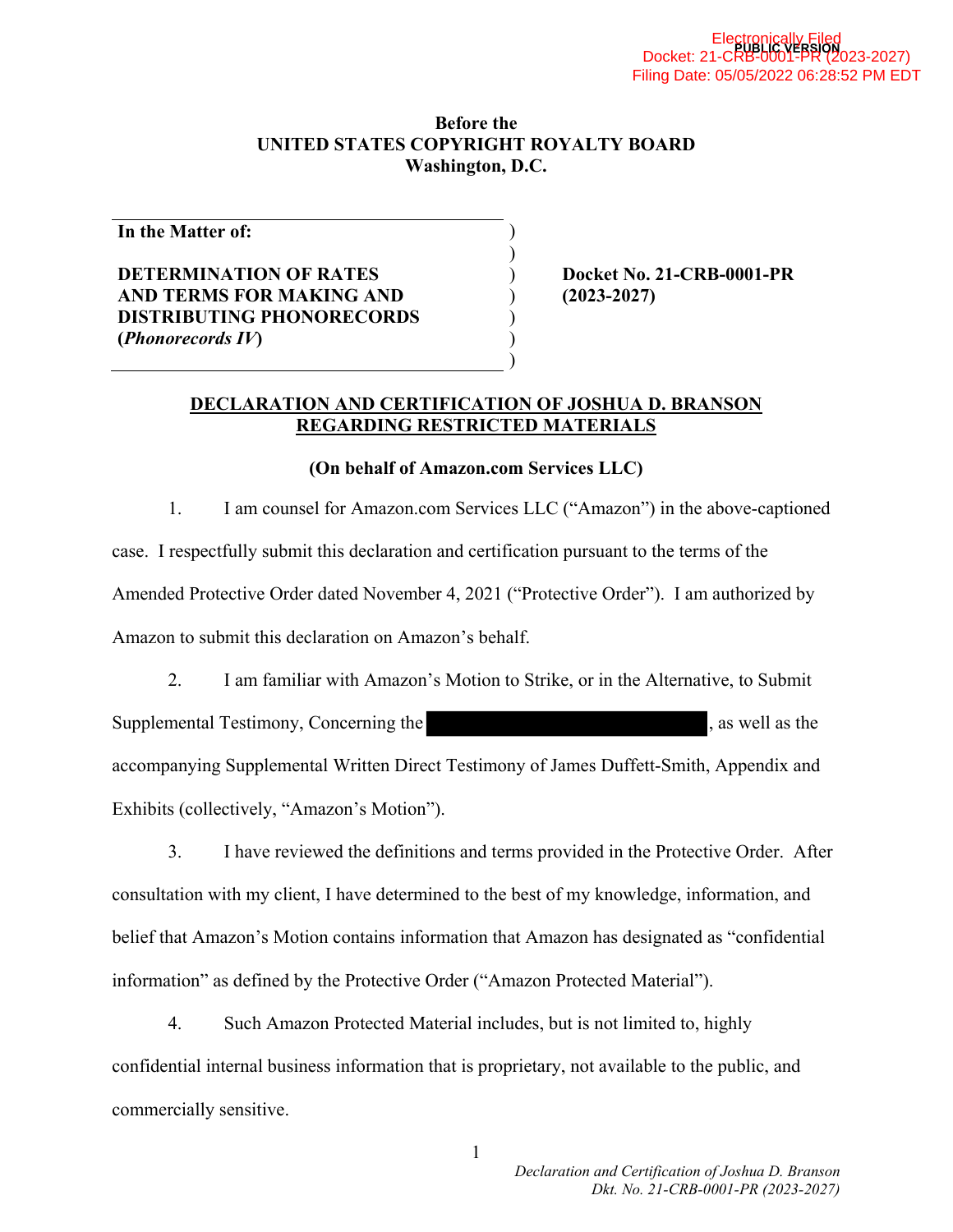**PUBLIC VERSION**

5. If this highly confidential internal business information were to become public, it would place Amazon at a commercial and competitive disadvantage, unfairly advantage other parties to the detriment of Amazon, and jeopardize its business interests.

6. In addition to the Amazon Protected Material, Amazon is bound under the Protective Order to treat as "Restricted" information designated "Confidential Information" by other participants in the proceedings. Amazon's Motion contains information that the Copyright Owners and other services have designated as "Confidential Information." Amazon is treating that information as "Restricted" and redacting such information in accordance with the terms of the Protective Order. Amazon reserves all rights and arguments as to whether such information is, in fact, "Confidential Information."

Pursuant to 28 U.S.C. § 1746, I hereby declare under the penalty of perjury that, to the best of my knowledge, information, and belief, the foregoing is true and correct.

Dated: May 5, 2022 Washington, D.C.

 $\bigcup_{i=1}^n$ 

Joshua D. Branson (D.C. Bar No. 981623) 1615 M Street, N.W., Suite 400 Washington, D.C. 20036 Phone: (202) 326-7900 Fax: (202) 326-7999 jbranson@kellogghansen.com

*Counsel for Amazon.com Services LLC*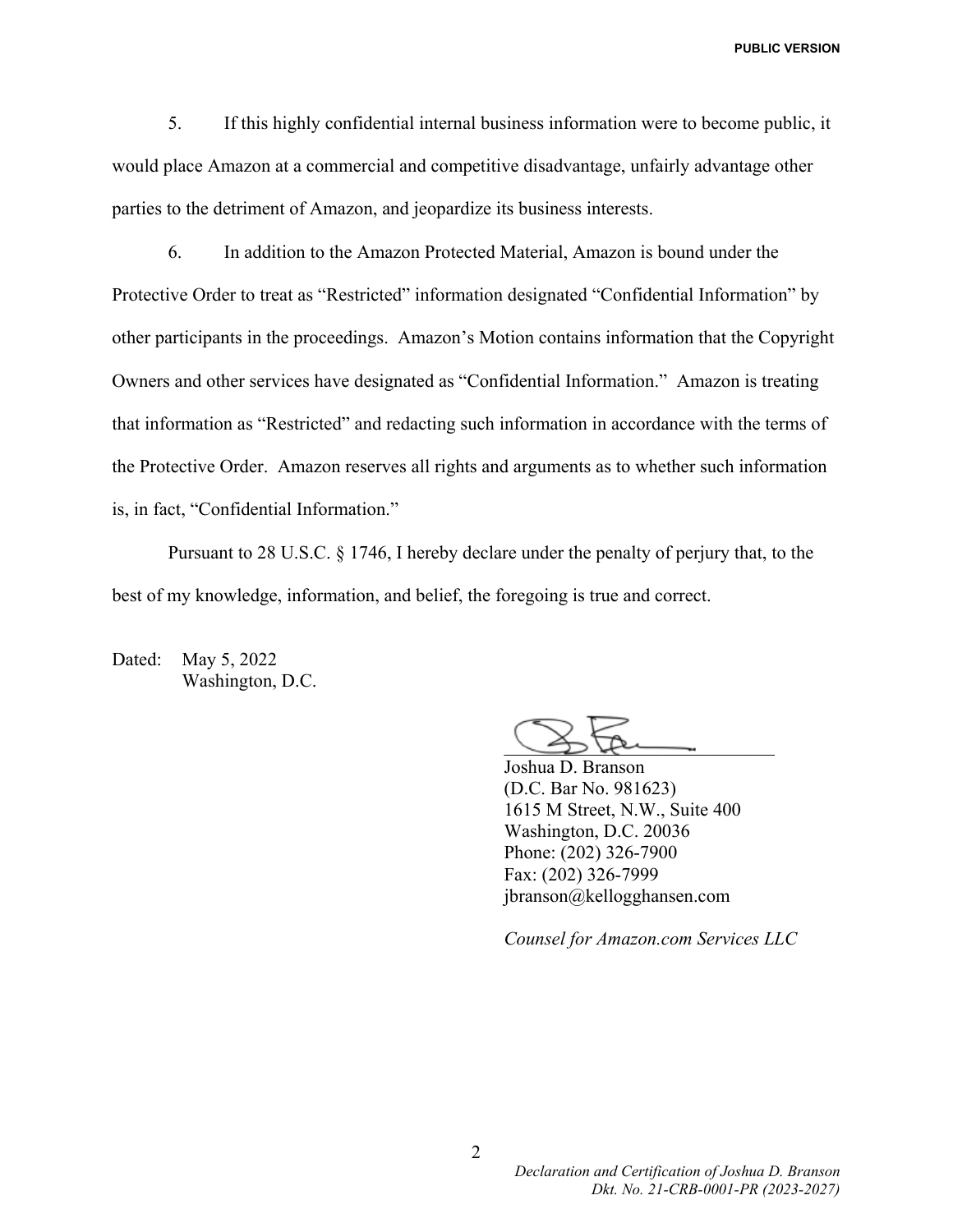# Proof of Delivery

 I hereby certify that on Thursday, May 05, 2022, I provided a true and correct copy of the Declaration and Certification of Joshua D. Branson Regarding Restricted Materials (PUBLIC) to the following:

 Apple Inc., represented by Mary C Mazzello, served via E-Service at mary.mazzello@kirkland.com

 UMG Recordings, Inc., represented by Steven R. Englund, served via E-Service at senglund@jenner.com

 Warner Music Group Corp., represented by Steven R. Englund, served via E-Service at senglund@jenner.com

 Copyright Owners, represented by Benjamin K Semel, served via E-Service at Bsemel@pryorcashman.com

 Spotify USA Inc., represented by Joseph Wetzel, served via E-Service at joe.wetzel@lw.com

 Google LLC, represented by Gary R Greenstein, served via E-Service at ggreenstein@wsgr.com

Zisk, Brian, represented by Brian Zisk, served via E-Service at brianzisk@gmail.com

 Joint Record Company Participants, represented by Susan Chertkof, served via E-Service at susan.chertkof@riaa.com

 Powell, David, represented by David Powell, served via E-Service at davidpowell008@yahoo.com

 Pandora Media, LLC, represented by Benjamin E. Marks, served via E-Service at benjamin.marks@weil.com

 Johnson, George, represented by George D Johnson, served via E-Service at george@georgejohnson.com